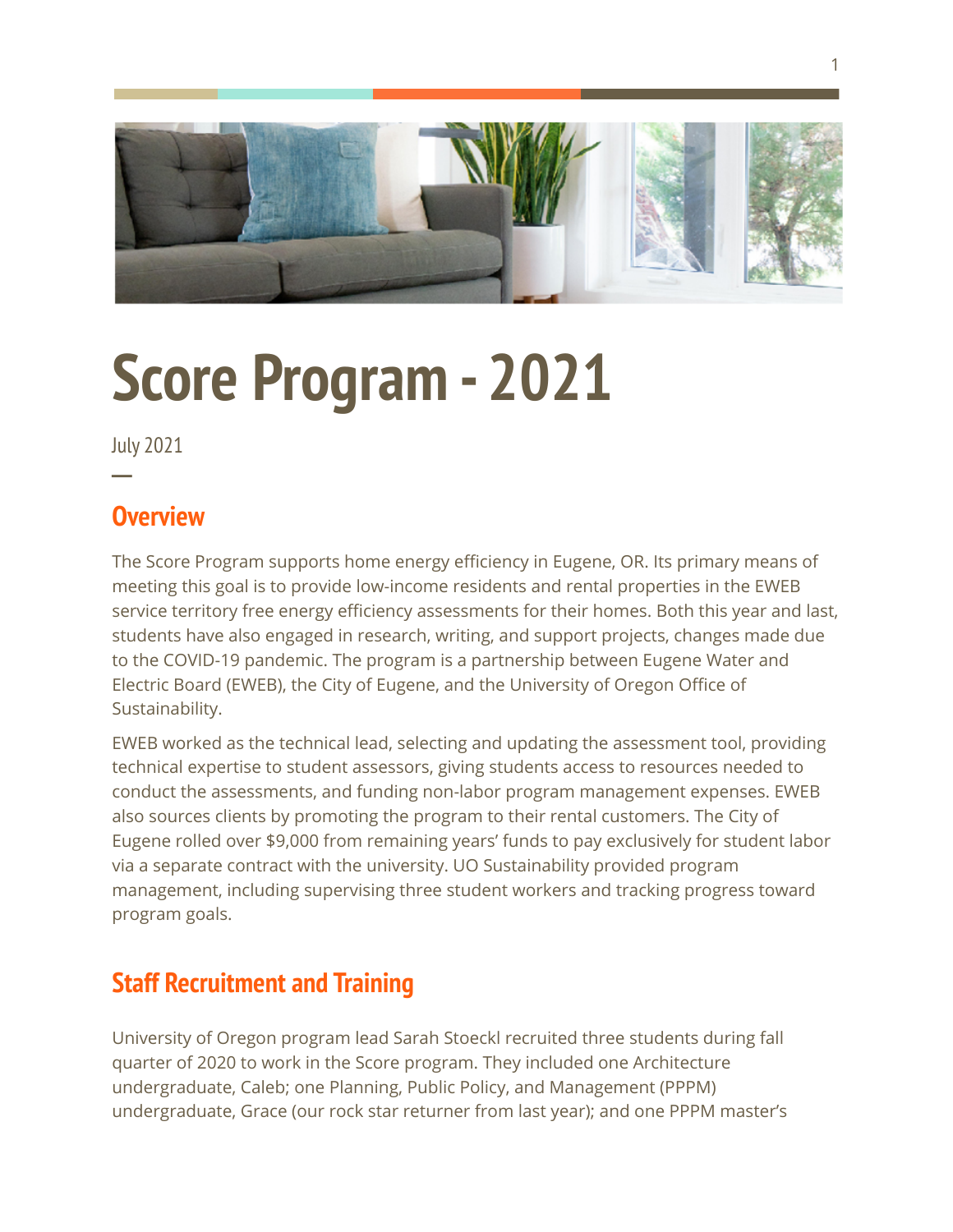student, Hannah. Continued recruitment from PPPM and Architecture will be good sources for strong student employees. Caleb, the new assessor, completed the USDOE building science prerequisite training and exam (2-6 hours), but did not need to do the DoE training or receive a CCB license due to the COVID-related changes to the program this year.

## **COVID-19 and 2021 Program Impacts**

This year the pandemic meant we could not conduct in-home assessments. However, EWEB lead Matt Lutter created a bespoke assessment tool that could generate reports remotely. The two student assessors, Grace and Caleb, used public records data, thoughtful assumptions, and information directly from clients to generate reports.

Doing remote assessments ended up having some positive outcomes. Even though we only hired two student assessors this year (compared to a program high of nine), Grace and Caleb were able to do a relatively high amount of assessments because of the comparative speed of doing them remotely. **They completed 70 assessments in 2021, which equates to 59% more homes assessed per employee compared to 2019 numbers**. We also had a higher response rate, perhaps due to clients not needing to do much to receive the assessment, and were able to assess apartments because we were not using the official DoE HES tool, which does not work for most multi-family properties.

It is possible that the remote assessments are not as accurate as in-person assessments due to data limitations, but the majority of them should be comparable. The tools themselves perform about the same. In comparing them, EWEB's analysis is that the in-house tool generates scores on a scale of 1-10 that were the same as or no more than 1 score different than the DoE's score 92% of the time. Last, while Grace and Caleb did not get the in-person experience of assessing properties, they did gain valuable skills in research, client engagement, and remote collaboration and working skills, for an overall positive experience.

The third student, Hannah, was hired to create a webpage wireframe and draft copy for the City of Eugene's Home Energy Score webpage. She then conducted research via informational interviews, web research, and academic articles into city sustainability efforts with local business communities and toward climate mitigation, and provided administrative support to City staff by scheduling and conducting interviews with local businesses. Hannah has subsequently been appointed to the City's Sustainability Commission by the City Council and is working summer 2021 on a sustainability-focused internship. She credits both opportunities to her experience working in this program. City of Eugene staff, including Deveron Musgrave, Samantha Roberts, and Benjamin Zublin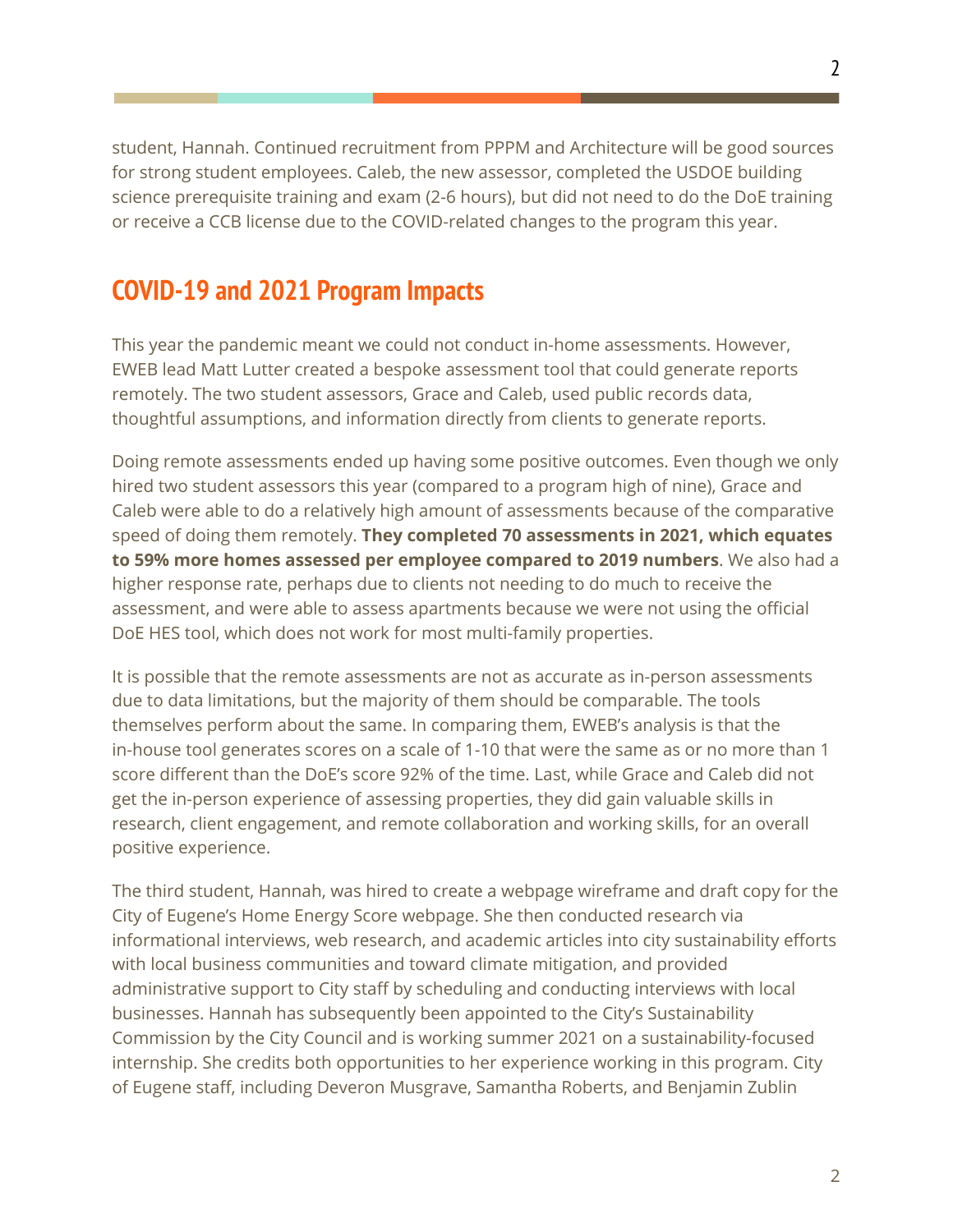provided guidance for the program goals during a liminal time for the program, as well as mentorship and oversight for Hannah's work.

#### **Home Energy Assessment Results**

Since the program began in 2017, there have been 618 homes scored (and others unofficially or unable to be completed) and 154 improvements made to homes (16.7% of homes scored). In total, property owners have invested \$555,000 in upgrades and taken advantage of \$106,000 in rebates from EWEB. These projects save 211,000 kWh per year. In total, eight homes have converted away from fossil fuels for heating. Carbon savings calculations vary, but the Score program has resulted in an annual carbon savings of around 23,000 pounds of C02e.



#### 2021 - Upgrades made since the program began in 2017

Many property owners take up to a year or more after receiving the assessment before taking action. We will update the investment estimate next year and share with program funders and partners.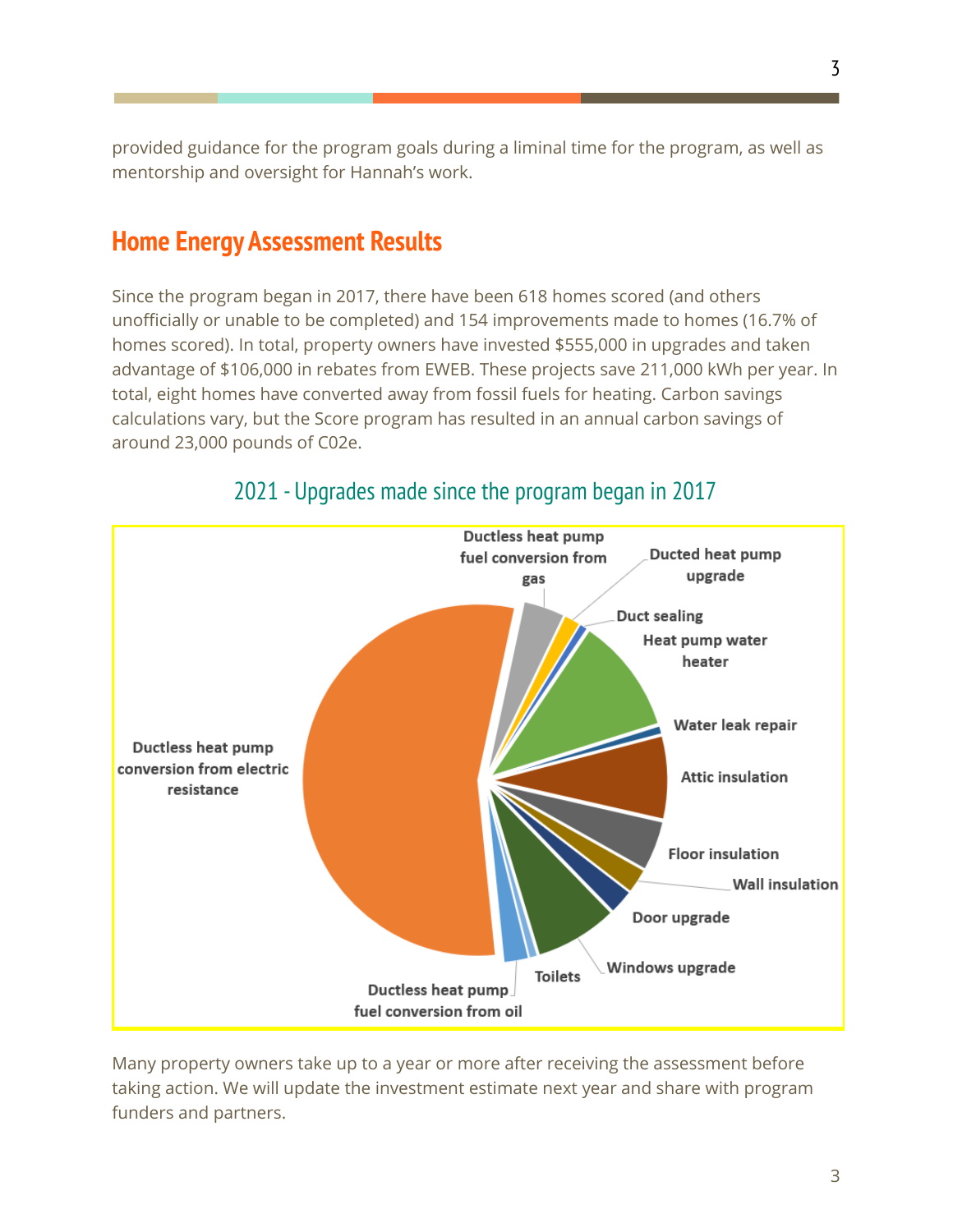#### Score Results 2017-2021



This graphic shows the breakdown of score points received over the life of the program.

## **BUDGET**

## City of Eugene Grant

UO student labor totaled \$7,657.63. \$2,378.96 remains in the City of Eugene grant funds. We will work with City of Eugene staff to determine how to handle remaining funds. All City of Eugene funds have been spent as directed to cover student labor.

#### EWEB Grant

EWEB grant funds remaining from last year covered program management expenses, including: BPI training fees for one student, postage, and meeting hospitality. All EWEB funds have been spent as directed to cover program management expenses.

## **APPENDIX**

Current report example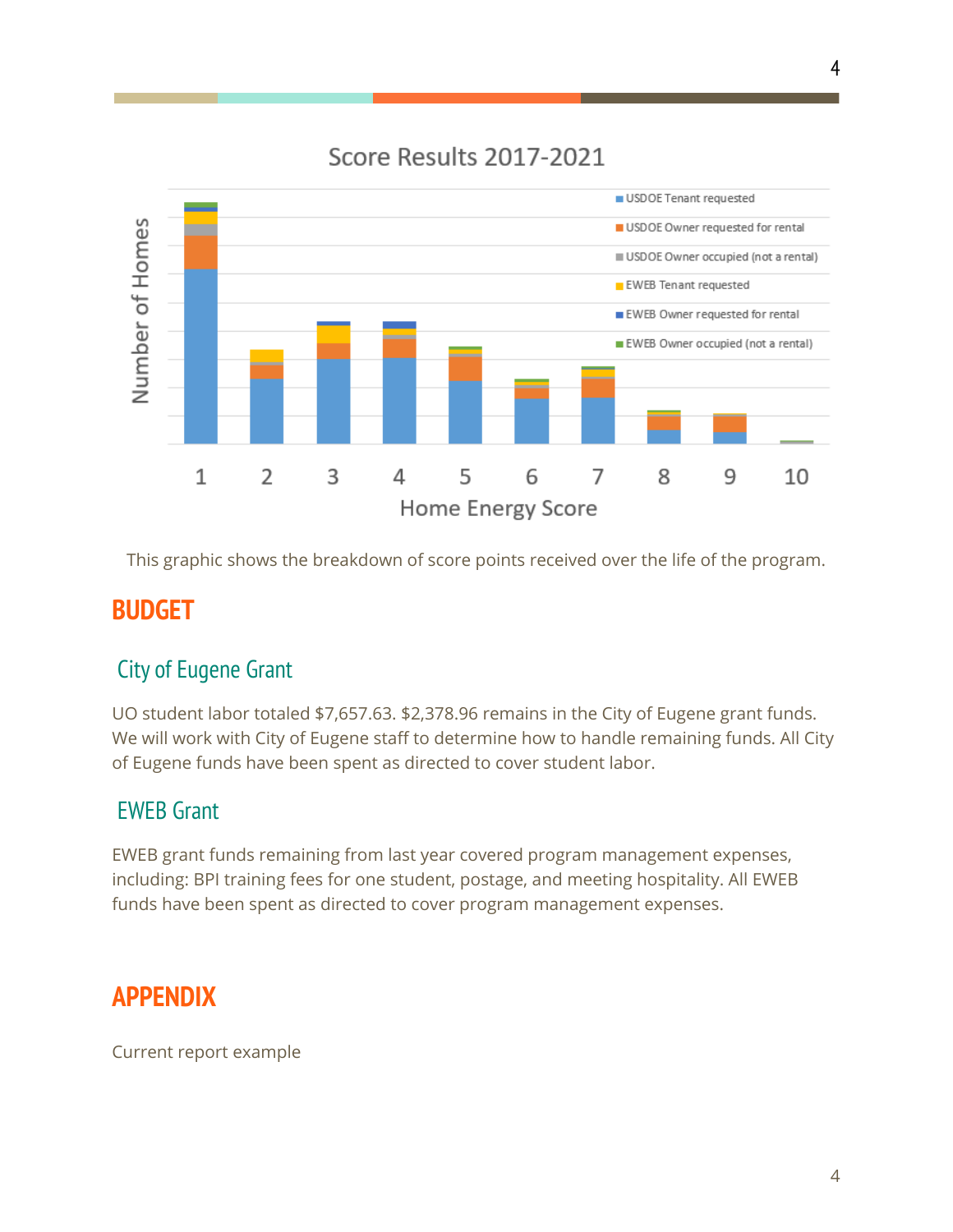## **ZEREE**<br>EWEB HOME ENERGY Know the score. Outsmart energy wast

#### **HOME PROFILE**

**LOCATION:**

123 Main Street

Eugene, OR, 97402

**YEAR BUILT:**

1965

**HEATED FLOOR AREA:**

950 sq. ft.

**NUMBER OF BEDROOMS:**

2

**HOUSING TYPE:**

Single-family or townhousestyle home

#### **ASSESSMENT**

**ASSESSMENT DATE:**

7/19/2021

**ENERGY SPECIALIST:**

Grace Hardy University of Oregon/EWEB

**PHONE:** 541-346-3489

**EMAIL:**

scoreprogram@uoregon.edu

**improve this score and use less energy!**



The EWEB Home Energy Score is a rating system developed by EWEB, using similar methodology as the U.S. Department of Energy's Home Energy Score. The Score reflects the energy efficiency of a home based on the home's structure and heating, cooling, and hot water systems. The average score is a 5, and 10 is the best. *Made possible through a partnership between EWEB, University of Oregon, and the City of Eugene.*

| <b>HOW MUCH ENERGY IS THIS HOME LIKELY TO USE?</b> |            |  |         |  |
|----------------------------------------------------|------------|--|---------|--|
| Electric:                                          | 14,233 kWh |  | \$1,547 |  |
| <b>Natural Gas:</b> 188 therms                     |            |  | \$267   |  |
| Other:                                             | 0 gal      |  | \$0     |  |
|                                                    |            |  |         |  |

**How much solar energy does this home generate? zero kWh/yr**

**TOTAL ENERGY COSTS PER YEAR \$1,813**

#### **THIS HOME'S CARBON FOOTPRINT**

as measured in metric tons of CO2 equivalent per year



**ENERGY COSTS**

THIS HOME'S ESTIMATED

**\$1,813**

PER YEAR

**8+ WORST DESCRIPTION CONTRACT DESCRIPTION** tons/year **WORST**

**THIS** HOME'S **SCORE**

**3**

**OUT OF 10**



What should my home's carbon footprint be? Oregonians should reduce carbon pollution per household to 1.9 **Flip over to learn how to** tons per year by 2050 to reach Oregon's climate goals.

> Due to EWEB's clean energy resources, all-electric homes will have a lower carbon footprint compared to homes using gas or other non-electric equipment.

- Actual energy use and costs may vary based on occupant behavior and other factors.
- The carbon footprint above is based only on estimated building energy use. Purchased goods & transportation can be a large portion of a household's carbon footprint and are not included here. Learn how driving electric can reduce your carbon footprint at eweb.org/ev.
- Carbon emissions are calculated based on utility- and fuel-specific emissions factors from the Oregon Department of Energy.
- Estimated energy costs are calculated based on current utility prices (\$0.091/kWh plus \$20.50 per month for electricity; \$0.91/therm plus \$8.00 per month for natural gas).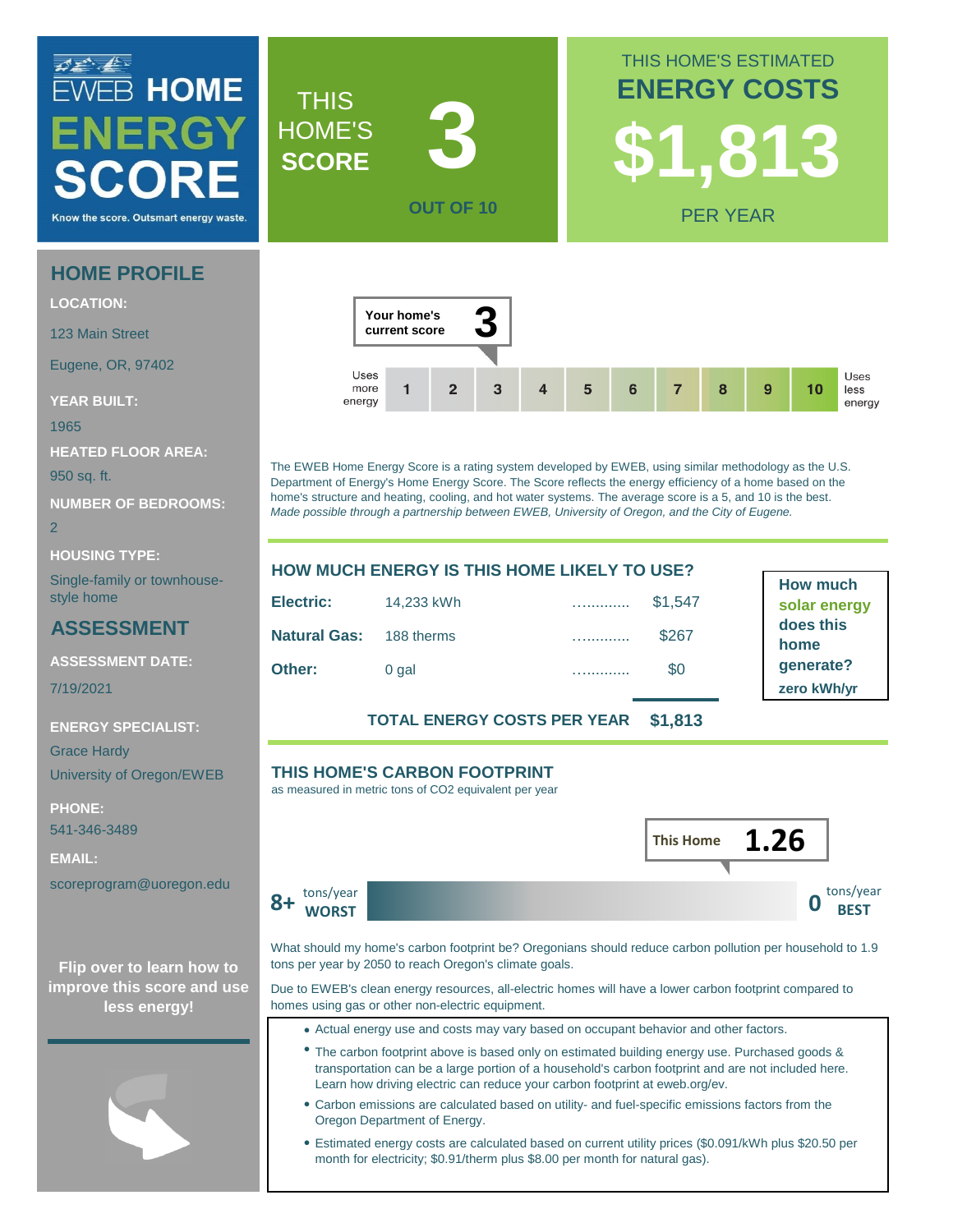

**Enjoy the rewards of a comfortable, energy efficient home that saves you money.**

 $\triangledown$  Get your home energy assessment (Done!)

 $\Box$ 

- $\Box$  Choose which energy and water upgrades to address first.
- Get a bid. Find an EWEB-participating contractor by visiting **eweb.org/contractorlist**.

Complete energy improvements. For eligible measures, EWEB may be able to offer a rebate or a 0% interest loan. For more details, visit **eweb.org/saveenergy** or call EWEB at **541-685-7088**.

#### **\* PRACTICAL IMPROVEMENTS -** COMPLETE NOW OR LATER

**To achieve the "score with improvements," all recommended improvements listed below must be completed. Improvements likely will have a simple payback of ten years or less and may be eligible for EWEB funding. For a more detailed explanation of costs and payment, please get a bid from a contractor.**

| <b>FEATURE</b>                                | <b>TODAY'S CONDITION</b>                              | <b>RECOMMENDED IMPROVEMENTS</b>                                                                  |  |  |
|-----------------------------------------------|-------------------------------------------------------|--------------------------------------------------------------------------------------------------|--|--|
| Ceiling insulation                            | $R-13$                                                | Add attic insulation to R-49 as space allows                                                     |  |  |
| Floor insulation                              | $R-19$                                                | ٠                                                                                                |  |  |
| Wall insulation                               | $R-11$                                                | ٠                                                                                                |  |  |
| Envelope/Air Sealing                          | Not professionally air sealed                         | Have the home professionally air sealed                                                          |  |  |
| Windows                                       | Double-pane metal                                     | Consider upgrading metal windows                                                                 |  |  |
| <b>Skylights</b>                              | <b>None</b>                                           | ٠                                                                                                |  |  |
| Heating system                                | Zonal electric resistance                             | Install an efficient heat pump                                                                   |  |  |
| Cooling system                                | Room air conditioner                                  | ٠                                                                                                |  |  |
| Duct insulation                               | No ductwork                                           | ٠                                                                                                |  |  |
| Duct sealing                                  | No ductwork                                           | ٠                                                                                                |  |  |
| Water heater                                  | Gas storage (natural draft)                           | Install a heat pump water heater                                                                 |  |  |
| Solar PV                                      | <b>None</b>                                           | Visit bit.ly/EWEBsolar for more info                                                             |  |  |
| <b>FEATURES THAT DO NOT IMPACT THE SCORE:</b> |                                                       |                                                                                                  |  |  |
| <b>Toilets</b>                                | At least one older toilet (1.6 gal per flush or more) | Replace old toilets with water-efficient toilets                                                 |  |  |
| Electric vehicle<br>charger                   | <b>None</b>                                           | If the household drives, consider a Level 2 charger<br>to encourage the use of electric vehicles |  |  |